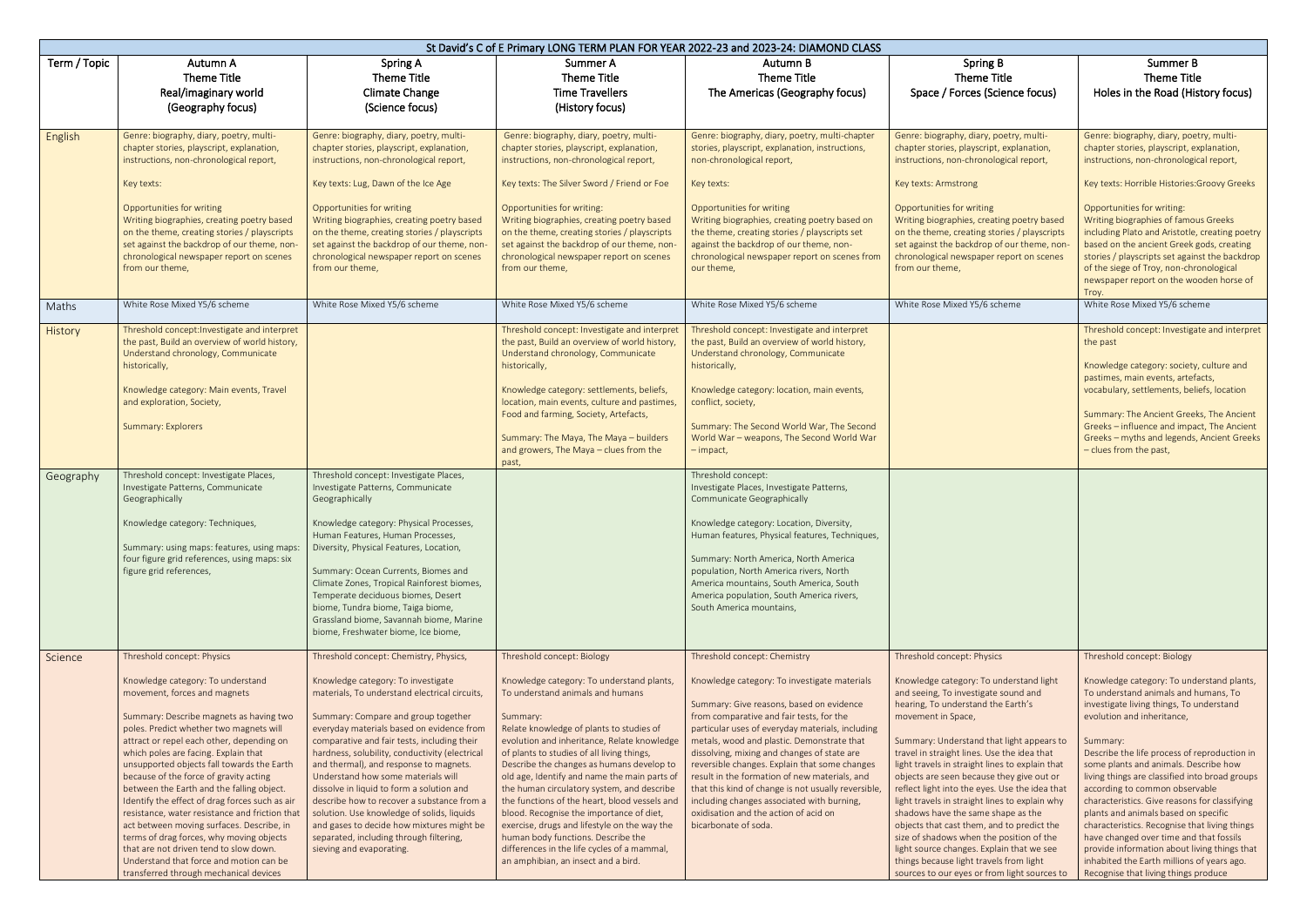|           | such as gears, pulleys, levers and springs.<br>Understand that some mechanisms,<br>including levers, pulleys and gears, allow a<br>smaller force to have a greater effect.                                                                                                                                                                                                                                                                                                                                                                               | Associate the brightness of a lamp or the<br>volume of a buzzer with the number and<br>voltage of cells used in the circuit. Compare<br>and give reasons for variations in how<br>components function, including the<br>brightness of bulbs, the loudness of buzzers<br>and the on/off position of switches. Use<br>recognised symbols when representing a<br>simple circuit in a diagram.                                                                                                                                                                                                                                                                           |                                                                                                                                                                                                                                                                                                                                                                                                                                                                                                                               |                                                                                                                                                                                                                                                                                                                                                                                                                                                                                                                                                                                                                                     | objects and then to our eyes. Find patterns<br>between the pitch of a sound and features<br>of the object that produced it. Find patterns<br>between the volume of a sound and the<br>strength of the vibrations that produced it.<br>Recognise that sounds get fainter as the<br>distance from the sound source increases.<br>Describe the movement of the Earth relative<br>to the Sun in the solar system. Describe the<br>movement of the Moon relative to the<br>Earth. Describe the Sun, Earth and Moon as<br>approximately spherical bodies. Use the<br>idea of the Earth's rotation to explain day<br>and night and the apparent movement of<br>the Sun across the sky. | offspring of the same kind, but normally<br>offspring vary and are not identical to their<br>parents. Identify how animals and plants are<br>adapted to suit their environment in<br>different ways and how that adaptation may<br>lead to evolution.                                                                                                                                                                                                                                              |
|-----------|----------------------------------------------------------------------------------------------------------------------------------------------------------------------------------------------------------------------------------------------------------------------------------------------------------------------------------------------------------------------------------------------------------------------------------------------------------------------------------------------------------------------------------------------------------|----------------------------------------------------------------------------------------------------------------------------------------------------------------------------------------------------------------------------------------------------------------------------------------------------------------------------------------------------------------------------------------------------------------------------------------------------------------------------------------------------------------------------------------------------------------------------------------------------------------------------------------------------------------------|-------------------------------------------------------------------------------------------------------------------------------------------------------------------------------------------------------------------------------------------------------------------------------------------------------------------------------------------------------------------------------------------------------------------------------------------------------------------------------------------------------------------------------|-------------------------------------------------------------------------------------------------------------------------------------------------------------------------------------------------------------------------------------------------------------------------------------------------------------------------------------------------------------------------------------------------------------------------------------------------------------------------------------------------------------------------------------------------------------------------------------------------------------------------------------|---------------------------------------------------------------------------------------------------------------------------------------------------------------------------------------------------------------------------------------------------------------------------------------------------------------------------------------------------------------------------------------------------------------------------------------------------------------------------------------------------------------------------------------------------------------------------------------------------------------------------------------------------------------------------------|----------------------------------------------------------------------------------------------------------------------------------------------------------------------------------------------------------------------------------------------------------------------------------------------------------------------------------------------------------------------------------------------------------------------------------------------------------------------------------------------------|
| Art       | Threshold concept:                                                                                                                                                                                                                                                                                                                                                                                                                                                                                                                                       | Threshold concept:                                                                                                                                                                                                                                                                                                                                                                                                                                                                                                                                                                                                                                                   | Threshold concept:                                                                                                                                                                                                                                                                                                                                                                                                                                                                                                            | Threshold concept:                                                                                                                                                                                                                                                                                                                                                                                                                                                                                                                                                                                                                  | Threshold concept:                                                                                                                                                                                                                                                                                                                                                                                                                                                                                                                                                                                                                                                              | Threshold concept:                                                                                                                                                                                                                                                                                                                                                                                                                                                                                 |
|           | Knowledge Category: Techniques, Process,<br>Emotions, Visual language<br>Main focus: A study of surrealism, Artist<br>spotlight: Salvador Dli,<br>Main artist: Salvador Dali                                                                                                                                                                                                                                                                                                                                                                             | Knowledge Category: Techniques, Artists<br>and artisans, Effects, Styles and periods,<br>Visual language, Colour theory, Process,<br>Main focus: The explosion of pop art, Artist<br>spotlight: Andy Warhol<br>Main artist: Andy Warhol                                                                                                                                                                                                                                                                                                                                                                                                                              | Knowledge Category: Emotions, Artists and<br>artisans, Visual language, Styles and periods,<br>Effects, Process, Media and materials,<br>Main focus: Capturing Conflict, Artist<br>spotlight: Paul Nash<br>Main artist: Paul Nash                                                                                                                                                                                                                                                                                             | Knowledge Category: Techniques, Colour<br>theory, Artists and artisans, Styles and periods,<br>Main focus: Exploring Expressionism, Artist<br>spotlight: Henri Matisse<br>Main artist: Henri Matisse                                                                                                                                                                                                                                                                                                                                                                                                                                | Knowledge Category: Media and materials,<br>Process, Effects, Visual language<br>Main focus: Art and Fashion, Artist spotlight:<br>Piet Mondrian,<br>Main artist: Piet Mondrian                                                                                                                                                                                                                                                                                                                                                                                                                                                                                                 | Knowledge Category: Media and materials,<br>Techniques, Emotions, Artists and artisans,<br>Visual language, Styles and periods,<br>Main focus: Amazed by Architecture, Artist<br>spotlight: Zaha Hadid<br>Main artist: Zaha Hadid                                                                                                                                                                                                                                                                  |
| DT        | Main focus: To master practical skills: Food                                                                                                                                                                                                                                                                                                                                                                                                                                                                                                             | Main focus: To master practical skills:                                                                                                                                                                                                                                                                                                                                                                                                                                                                                                                                                                                                                              | Main focus: To master practical skills:                                                                                                                                                                                                                                                                                                                                                                                                                                                                                       | Main focus: To master practical skills: Electricals                                                                                                                                                                                                                                                                                                                                                                                                                                                                                                                                                                                 | Main focus: To design, make, evaluate and                                                                                                                                                                                                                                                                                                                                                                                                                                                                                                                                                                                                                                       | Main focus: To take inspiration from design                                                                                                                                                                                                                                                                                                                                                                                                                                                        |
|           | Take inspriation from design:<br>Understand the importance of<br>correct storage and handling of ingredients<br>(using knowledge of micro-<br>organisms). Measure accurately and<br>calculate ratios of ingredients to scale up or<br>down from a recipe. Demonstrate a range of<br>baking and cooking techniques. Create and<br>refine recipes, including ingredients,<br>methods, cooking times and temperatures.<br>Computer science theory and eSafety                                                                                               | Materials<br>Take inspriation from design:<br>Cut materials with precision and refine<br>the finish with appropriate tools (such as<br>sanding wood after cutting or a more<br>precise scissor cut after roughly cutting out<br>a shape).<br>Show an understanding of the qualities<br>of materials to choose appropriate tools to<br>cut and shape (such as the nature of<br>fabric may require sharper scissors than<br>would be used to cut paper).                                                                                                                                                                                                               | Textiles<br>Take inspriation from design:<br>Create objects (such as a cushion)<br>that employ a seam allowance.<br>Join textiles with a combination of<br>stitching techniques (such as back stitch for<br>seams and running stitch to attach<br>decoration).<br>Use the qualities of materials to<br>create suitable visual and tactile effects in<br>the decoration of textiles (such as a<br>soft decoration for comfort on a cushion).                                                                                   | and electronics, Computing, Construction,<br>Mechanics<br>Take inspriation from design:<br>Create circuits using electronics kits that employ<br>a number of components (such as LEDs,<br>resistors, transistors and chips).<br>Write code to control and monitor models or<br>products.<br>Develop a range of practical skills to<br>create products (such as cutting, drilling and<br>screwing, nailing, gluing, filing and sanding).<br>Convert rotary motion to linear using cams.<br>Use innovative combinations of electronics (or<br>computing) and mechanics in product designs.<br>Digital literacy and online citizenship | improve<br>Take inspriation from design:<br>Design with the user in mind, motivated<br>by the service a product will offer (rather<br>than simply for profit).<br>Make products through stages<br>of prototypes, making continual<br>refinements.<br>Ensure products have a high quality<br>finish, using art skills where appropriate.<br>Use prototypes, cross-sectional diagrams<br>and computer aided designs to represent<br>designs.                                                                                                                                                                                                                                      | throughout history<br>Take inspriation from design:<br>Combine elements of design from a range<br>of inspirational designers throughout<br>history, giving reasons for choices.<br>Create innovative designs that improve<br>upon existing products.<br>Evaluate the design of products so as<br>to suggest improvements to the<br>user experience.<br>Audio software                                                                                                                              |
| Computing | · understand computer networks including<br>the internet; how they can provide multiple<br>services, such as the world wide web; and<br>the opportunities they offer for<br>communication and collaboration<br>· use search technologies effectively,<br>appreciate how results are selected and<br>ranked, and be discerning in evaluating<br>digital content<br>• use technology safely, respectfully and<br>responsibly; recognise<br>acceptable/unacceptable behaviour; identify<br>a range of ways to report concerns about<br>content and contact. | Programming<br>· design, write and debug programs that<br>accomplish specific goals, including<br>controlling or simulating physical systems;<br>solve problems by decomposing them into<br>smaller parts<br>• use logical reasoning to explain how some<br>simple algorithms work and to detect and<br>correct errors in algorithms and programs<br>• use sequence, selection, and repetition in<br>programs; work with variables and various<br>forms of input and output<br>• use technology safely, respectfully and<br>responsibly; recognise<br>acceptable/unacceptable behaviour; identify<br>a range of ways to report concerns about<br>content and contact | <b>Filming software</b><br>• select, use and combine a variety of<br>software (including internet services) on a<br>range of digital devices to design and create<br>a range of programs, systems and content<br>that accomplish given goals, including<br>collecting, analysing, evaluating and<br>presenting data and information<br>• use technology safely, respectfully and<br>responsibly; recognise<br>acceptable/unacceptable behaviour; identify<br>a range of ways to report concerns about<br>content and contact. | • use technology safely, respectfully and<br>responsibly; recognise acceptable/unacceptable<br>behaviour; identify a range of ways to report<br>concerns about content and contact.<br>• use technology safely, respectfully and<br>responsibly; recognise acceptable/unacceptable<br>behaviour; identify a range of ways to report<br>concerns about content and contact.                                                                                                                                                                                                                                                          | Webpage design<br>• select, use and combine a variety of<br>software (including internet services) on a<br>range of digital devices to design and create<br>a range of programs, systems and content<br>that accomplish given goals, including<br>collecting, analysing, evaluating and<br>presenting data and information<br>• use technology safely, respectfully and<br>responsibly; recognise<br>acceptable/unacceptable behaviour; identify<br>a range of ways to report concerns about<br>content and contact.                                                                                                                                                            | •select, use and combine a variety of<br>software (including internet services) on a<br>range of digital devices to design and create<br>a range of programs, systems and content<br>that accomplish given goals, including<br>collecting, analysing, evaluating and<br>presenting data and information<br>·use technology safely, respectfully and<br>responsibly; recognise<br>acceptable/unacceptable behaviour; identify  <br>a range of ways to report concerns about<br>content and contact. |
| RE        | <b>SACRE Unit</b><br>Key question<br>What does it mean if Christians believe God                                                                                                                                                                                                                                                                                                                                                                                                                                                                         | <b>SACRE Unit</b><br>Key question<br>How do Christians decide how to live? What                                                                                                                                                                                                                                                                                                                                                                                                                                                                                                                                                                                      | <b>SACRE Unit</b><br>Key question<br>Creation and science: conflicting or                                                                                                                                                                                                                                                                                                                                                                                                                                                     | <b>SACRE Unit</b><br>Key question<br>Why do Hindus try to be good? What does it                                                                                                                                                                                                                                                                                                                                                                                                                                                                                                                                                     | <b>SACRE Unit</b><br>Key question<br>Why is the Torah so important to Jewish                                                                                                                                                                                                                                                                                                                                                                                                                                                                                                                                                                                                    | <b>SACRE Unit</b><br>Key question<br>How does faith help people when life gets                                                                                                                                                                                                                                                                                                                                                                                                                     |
|           | is holy and loving? Why do Christians believe<br>Jesus was the Messiah?                                                                                                                                                                                                                                                                                                                                                                                                                                                                                  | do Christians believe Jesus did to 'save'<br>people?                                                                                                                                                                                                                                                                                                                                                                                                                                                                                                                                                                                                                 | complementary? For Christians, what kind<br>of king is Jesus?                                                                                                                                                                                                                                                                                                                                                                                                                                                                 | mean to be a Muslim in Britain today?                                                                                                                                                                                                                                                                                                                                                                                                                                                                                                                                                                                               | people? What matters most?                                                                                                                                                                                                                                                                                                                                                                                                                                                                                                                                                                                                                                                      | hard? Why do some people believe in God<br>and some people not?                                                                                                                                                                                                                                                                                                                                                                                                                                    |
| PSHE      | 1 Decision unit:<br>Computer safety, Keeping/Staying safe,                                                                                                                                                                                                                                                                                                                                                                                                                                                                                               | 1 Decision unit:                                                                                                                                                                                                                                                                                                                                                                                                                                                                                                                                                                                                                                                     | 1 Decision unit:<br>Growing and Changing                                                                                                                                                                                                                                                                                                                                                                                                                                                                                      | 1 Decision unit:<br>Computer Safety, Being Responsible                                                                                                                                                                                                                                                                                                                                                                                                                                                                                                                                                                              | 1 Decision unit:<br>The Working World, A World Without                                                                                                                                                                                                                                                                                                                                                                                                                                                                                                                                                                                                                          | 1 Decision unit:<br>Growing and Changing                                                                                                                                                                                                                                                                                                                                                                                                                                                           |
|           |                                                                                                                                                                                                                                                                                                                                                                                                                                                                                                                                                          |                                                                                                                                                                                                                                                                                                                                                                                                                                                                                                                                                                                                                                                                      |                                                                                                                                                                                                                                                                                                                                                                                                                                                                                                                               |                                                                                                                                                                                                                                                                                                                                                                                                                                                                                                                                                                                                                                     | Judgement,                                                                                                                                                                                                                                                                                                                                                                                                                                                                                                                                                                                                                                                                      |                                                                                                                                                                                                                                                                                                                                                                                                                                                                                                    |